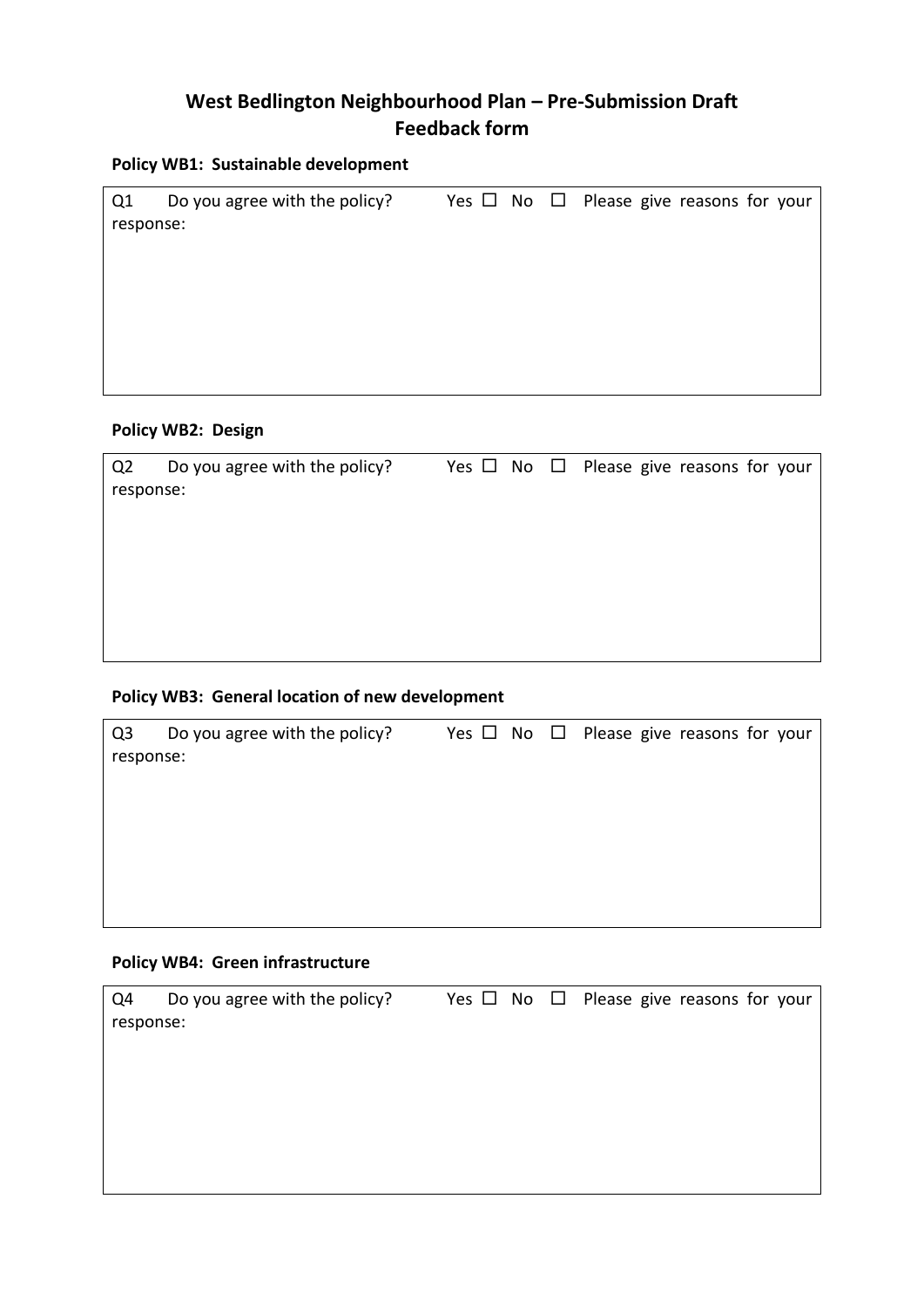## **Policy WB5: Biodiversity**

| Q5        | Do you agree with the policy? |  | Yes $\Box$ No $\Box$ Please give reasons for your |
|-----------|-------------------------------|--|---------------------------------------------------|
| response: |                               |  |                                                   |
|           |                               |  |                                                   |
|           |                               |  |                                                   |
|           |                               |  |                                                   |
|           |                               |  |                                                   |
|           |                               |  |                                                   |
|           |                               |  |                                                   |
|           |                               |  |                                                   |

## **Policy WB6: Local green space**

| Q6        | Do you agree with the policy? |  | Yes $\Box$ No $\Box$ Please give reasons for your |
|-----------|-------------------------------|--|---------------------------------------------------|
| response: |                               |  |                                                   |
|           |                               |  |                                                   |
|           |                               |  |                                                   |
|           |                               |  |                                                   |
|           |                               |  |                                                   |
|           |                               |  |                                                   |
|           |                               |  |                                                   |

### **Policy WB7: Protected open space**

| Q7        | Do you agree with the policy? |  | Yes $\Box$ No $\Box$ Please give reasons for your |
|-----------|-------------------------------|--|---------------------------------------------------|
| response: |                               |  |                                                   |
|           |                               |  |                                                   |
|           |                               |  |                                                   |
|           |                               |  |                                                   |
|           |                               |  |                                                   |
|           |                               |  |                                                   |
|           |                               |  |                                                   |
|           |                               |  |                                                   |

## **Policy WB8: Heritage assets**

| Q8        | Do you agree with the policy? |  | Yes $\Box$ No $\Box$ Please give reasons for your |
|-----------|-------------------------------|--|---------------------------------------------------|
| response: |                               |  |                                                   |
|           |                               |  |                                                   |
|           |                               |  |                                                   |
|           |                               |  |                                                   |
|           |                               |  |                                                   |
|           |                               |  |                                                   |
|           |                               |  |                                                   |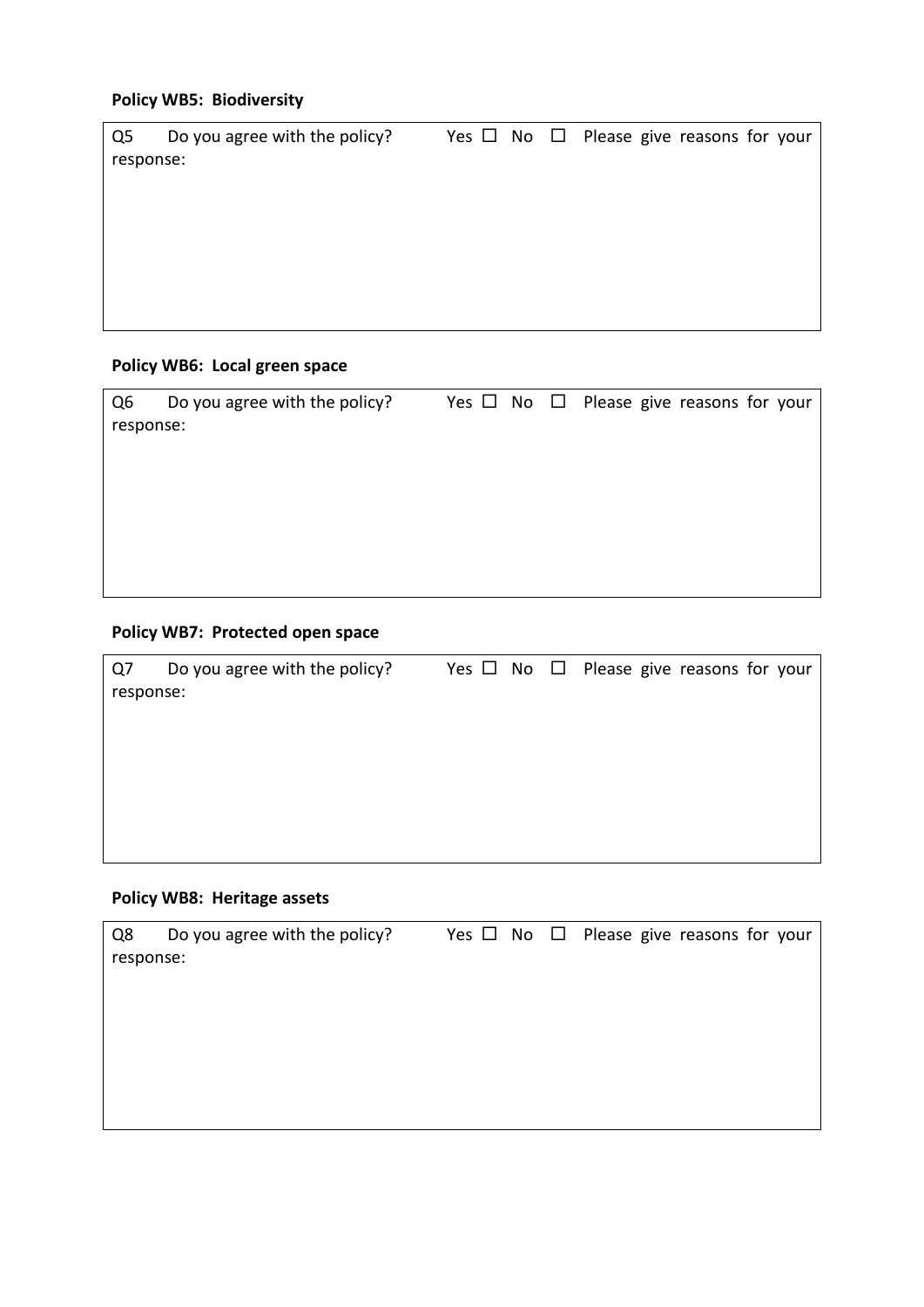## **Policy WB9: Shop fronts in Bedlington Conservation Area**

| Q9        | Do you agree with the policy? |  | Yes $\Box$ No $\Box$ Please give reasons for your |
|-----------|-------------------------------|--|---------------------------------------------------|
| response: |                               |  |                                                   |
|           |                               |  |                                                   |
|           |                               |  |                                                   |
|           |                               |  |                                                   |
|           |                               |  |                                                   |
|           |                               |  |                                                   |
|           |                               |  |                                                   |
|           |                               |  |                                                   |

#### **Policy WB10: Housing mix**

| Q10       | Do you agree with the policy? |  | Yes $\Box$ No $\Box$ Please give reasons for your |
|-----------|-------------------------------|--|---------------------------------------------------|
| response: |                               |  |                                                   |
|           |                               |  |                                                   |
|           |                               |  |                                                   |
|           |                               |  |                                                   |
|           |                               |  |                                                   |
|           |                               |  |                                                   |
|           |                               |  |                                                   |

## **Policy WB11: Affordable housing**

| Q11       | Do you agree with the policy? |  | Yes $\Box$ No $\Box$ Please give reasons for your |
|-----------|-------------------------------|--|---------------------------------------------------|
| response: |                               |  |                                                   |
|           |                               |  |                                                   |
|           |                               |  |                                                   |
|           |                               |  |                                                   |
|           |                               |  |                                                   |
|           |                               |  |                                                   |
|           |                               |  |                                                   |
|           |                               |  |                                                   |

### **Policy WB12: Community services and facilities**

| Q12       | Do you agree with the policy? |  | Yes $\Box$ No $\Box$ Please give reasons for your |
|-----------|-------------------------------|--|---------------------------------------------------|
| response: |                               |  |                                                   |
|           |                               |  |                                                   |
|           |                               |  |                                                   |
|           |                               |  |                                                   |
|           |                               |  |                                                   |
|           |                               |  |                                                   |
|           |                               |  |                                                   |
|           |                               |  |                                                   |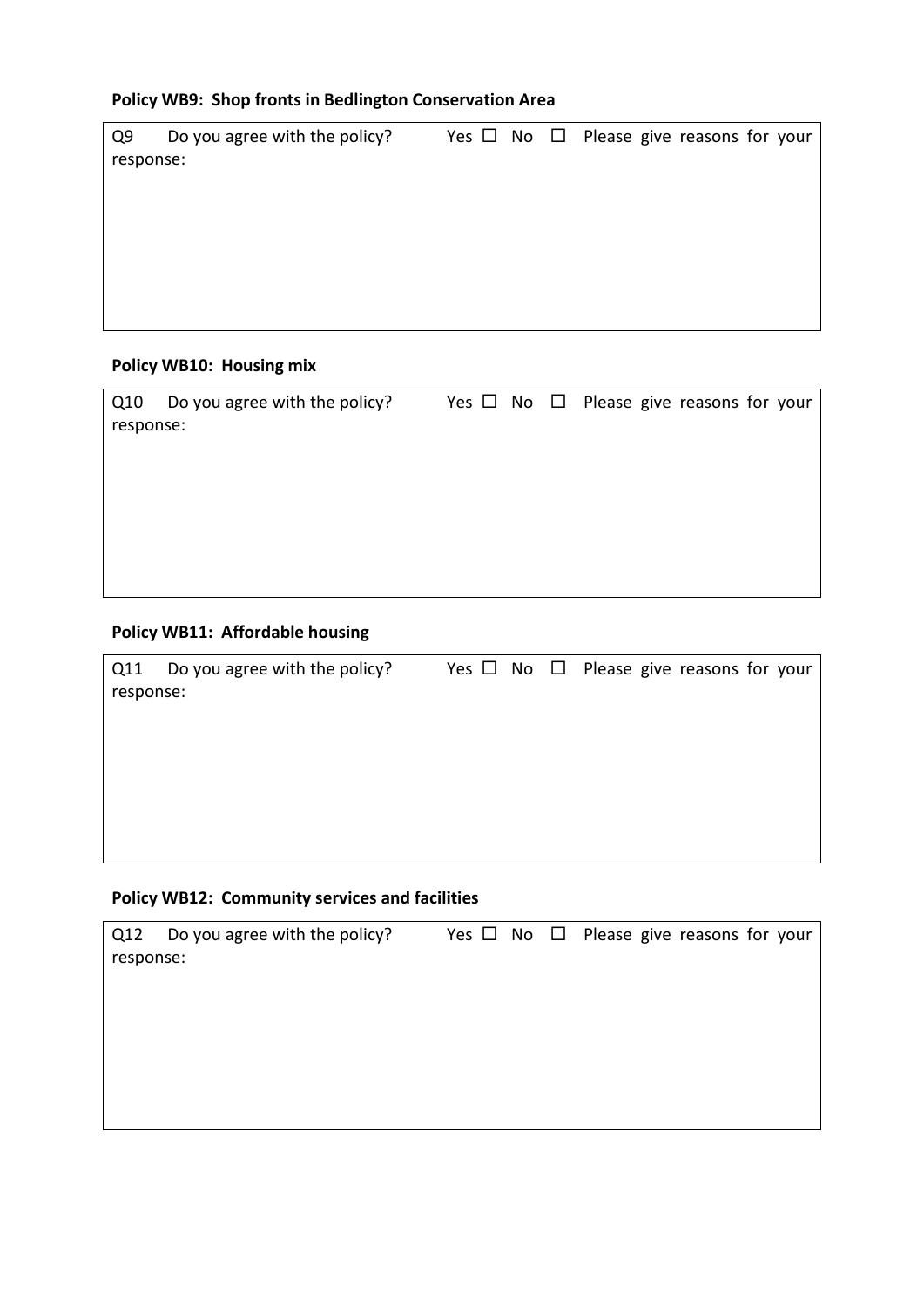### **Policy WB13: Allotments**

| Q13       | Do you agree with the policy? |  | Yes $\Box$ No $\Box$ Please give reasons for your |
|-----------|-------------------------------|--|---------------------------------------------------|
| response: |                               |  |                                                   |
|           |                               |  |                                                   |
|           |                               |  |                                                   |
|           |                               |  |                                                   |
|           |                               |  |                                                   |
|           |                               |  |                                                   |
|           |                               |  |                                                   |
|           |                               |  |                                                   |

### **Policy WB14: Infrastructure**

| Q14       | Do you agree with the policy? |  | Yes $\Box$ No $\Box$ Please give reasons for your |
|-----------|-------------------------------|--|---------------------------------------------------|
| response: |                               |  |                                                   |
|           |                               |  |                                                   |
|           |                               |  |                                                   |
|           |                               |  |                                                   |
|           |                               |  |                                                   |
|           |                               |  |                                                   |
|           |                               |  |                                                   |

## **Policy WB15: Employment**

| Q15       | Do you agree with the policy? |  | Yes $\Box$ No $\Box$ Please give reasons for your |
|-----------|-------------------------------|--|---------------------------------------------------|
| response: |                               |  |                                                   |
|           |                               |  |                                                   |
|           |                               |  |                                                   |
|           |                               |  |                                                   |
|           |                               |  |                                                   |
|           |                               |  |                                                   |
|           |                               |  |                                                   |
|           |                               |  |                                                   |

## **Policy WB16: Bedlington town centre**

| Q16       | Do you agree with the policy? |  | Yes $\Box$ No $\Box$ Please give reasons for your |
|-----------|-------------------------------|--|---------------------------------------------------|
| response: |                               |  |                                                   |
|           |                               |  |                                                   |
|           |                               |  |                                                   |
|           |                               |  |                                                   |
|           |                               |  |                                                   |
|           |                               |  |                                                   |
|           |                               |  |                                                   |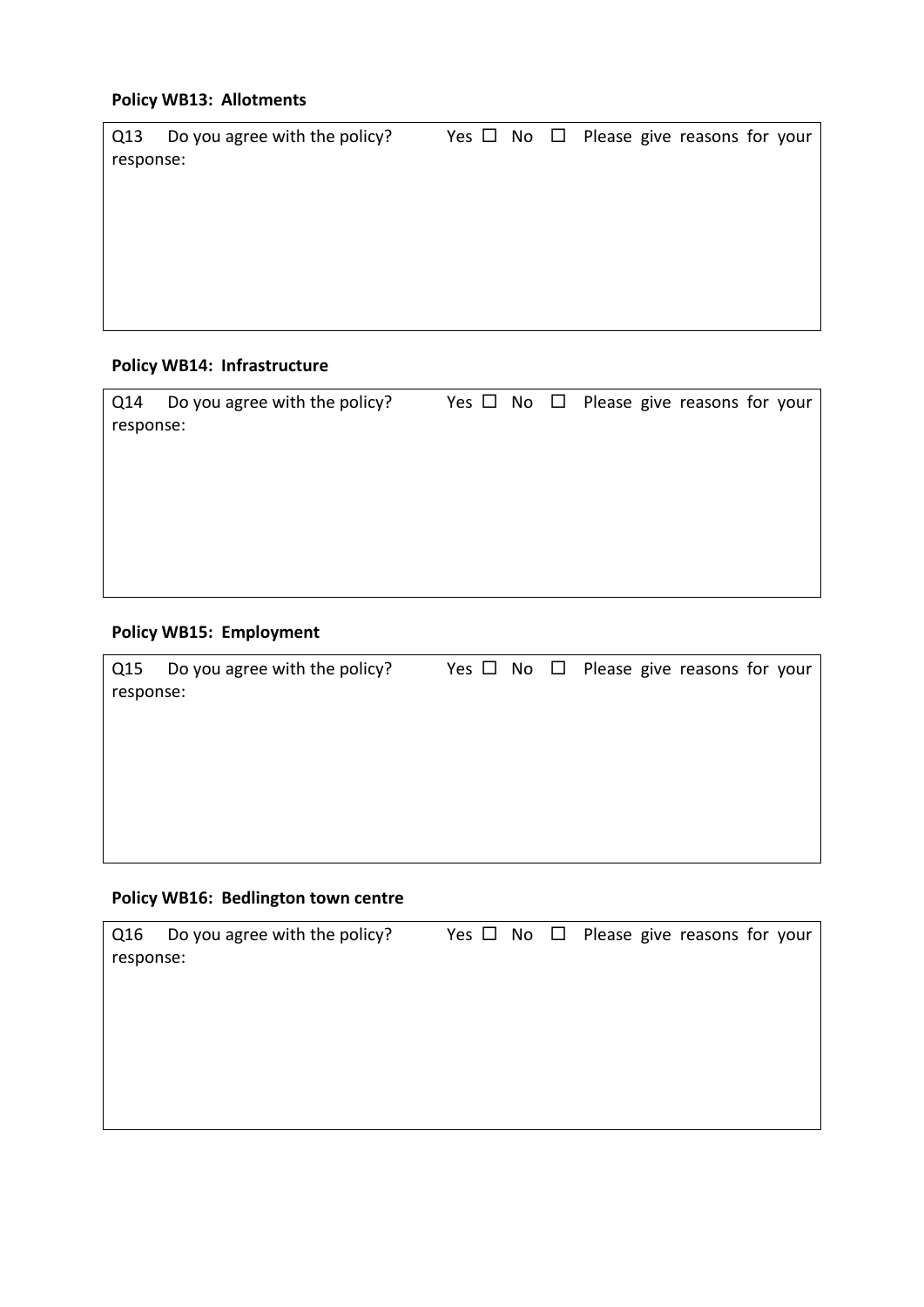#### **Policy WB17: Active travel routes**

| Do you agree with the policy?<br>Q17 | Yes $\Box$ No $\Box$ Please give reasons for your |
|--------------------------------------|---------------------------------------------------|
| response:                            |                                                   |
|                                      |                                                   |
|                                      |                                                   |
|                                      |                                                   |
|                                      |                                                   |
|                                      |                                                   |

#### **Policy WB18: Transport and new development**

| Q18       | Do you agree with the policy? |  | Yes $\Box$ No $\Box$ Please give reasons for your |
|-----------|-------------------------------|--|---------------------------------------------------|
| response: |                               |  |                                                   |
|           |                               |  |                                                   |
|           |                               |  |                                                   |
|           |                               |  |                                                   |
|           |                               |  |                                                   |
|           |                               |  |                                                   |
|           |                               |  |                                                   |

#### **Community action 1: Celebrating our heritage**

| Q19 | Do you agree with the community action? Yes $\Box$ No $\Box$ Please give reasons for |  |  |
|-----|--------------------------------------------------------------------------------------|--|--|
|     | your response:                                                                       |  |  |
|     |                                                                                      |  |  |
|     |                                                                                      |  |  |
|     |                                                                                      |  |  |
|     |                                                                                      |  |  |
|     |                                                                                      |  |  |

#### **Community action 2: Townscape enhancements**

| Q <sub>20</sub> | Do you agree with the community action? Yes $\Box$ No $\Box$ Please give reasons for |  |  |
|-----------------|--------------------------------------------------------------------------------------|--|--|
|                 | your response:                                                                       |  |  |
|                 |                                                                                      |  |  |
|                 |                                                                                      |  |  |
|                 |                                                                                      |  |  |
|                 |                                                                                      |  |  |
|                 |                                                                                      |  |  |

# **Community action 3: Dog fouling**

Q21 Do you agree with the community action? Yes  $\Box$  No  $\Box$  Please give reasons for your response: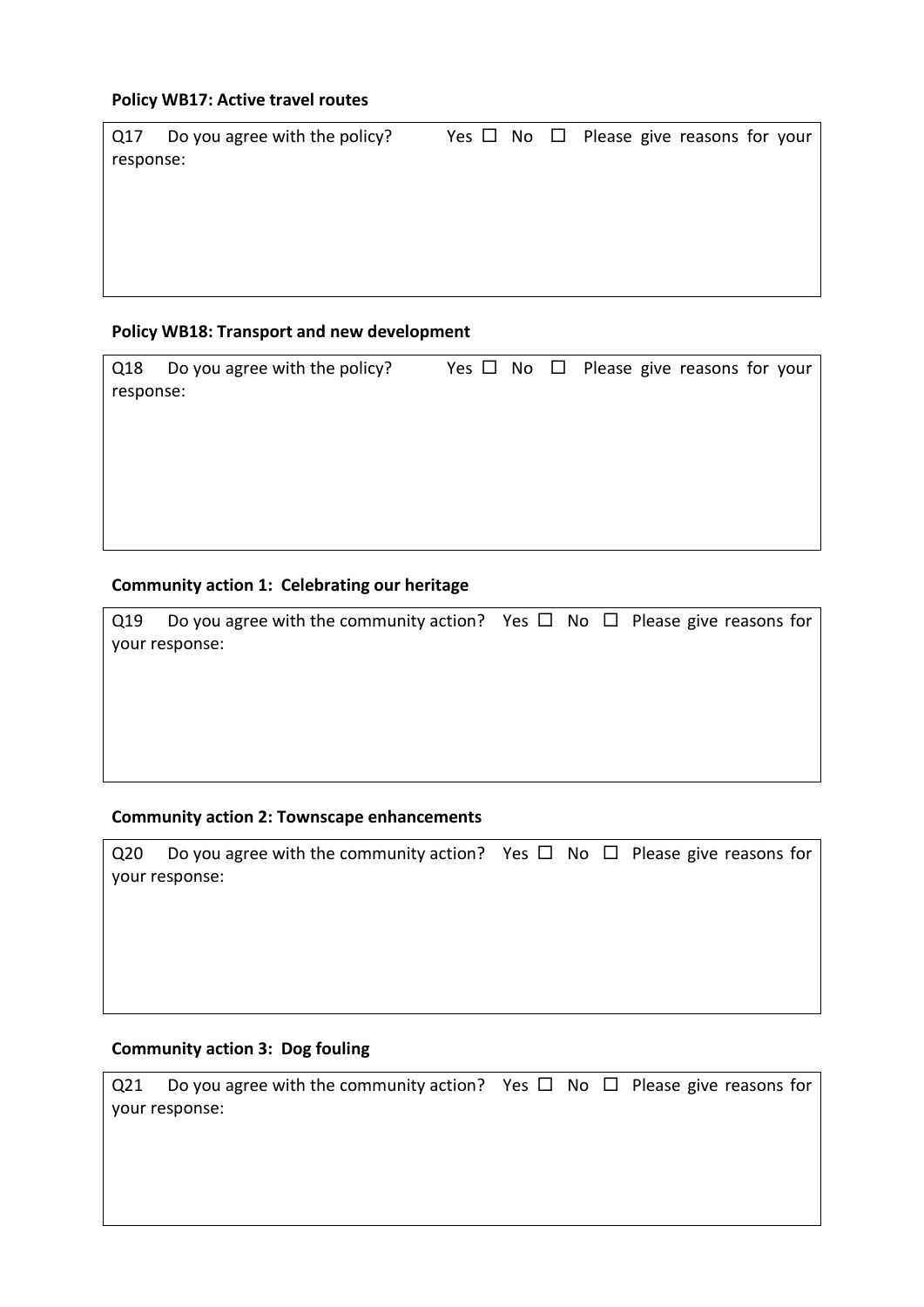### **Community action 4: Antisocial behaviour**

| Q22 | Do you agree with the community action? Yes $\Box$ No $\Box$ Please give reasons for |  |  |
|-----|--------------------------------------------------------------------------------------|--|--|
|     | your response:                                                                       |  |  |
|     |                                                                                      |  |  |
|     |                                                                                      |  |  |
|     |                                                                                      |  |  |
|     |                                                                                      |  |  |
|     |                                                                                      |  |  |

### **Community action 5: Assets of community value**

| Q23 Do you agree with the community action? Yes $\Box$ No $\Box$ Please give reasons for |  |  |
|------------------------------------------------------------------------------------------|--|--|
| vour response:                                                                           |  |  |
|                                                                                          |  |  |
|                                                                                          |  |  |

#### **Community action 6: Parking management**

| Q24 Do you agree with the community action? Yes $\Box$ No $\Box$ Please give reasons for |  |  |
|------------------------------------------------------------------------------------------|--|--|
| your response:                                                                           |  |  |

## **Community action 7: Public toilets**

| Q25 Do you agree with the community action? Yes $\Box$ No $\Box$ Please give reasons for |  |  |
|------------------------------------------------------------------------------------------|--|--|
| your response:                                                                           |  |  |

### **Policy map**

Q26 Do you have any comments on the policy map? If so, please explain your comments below: